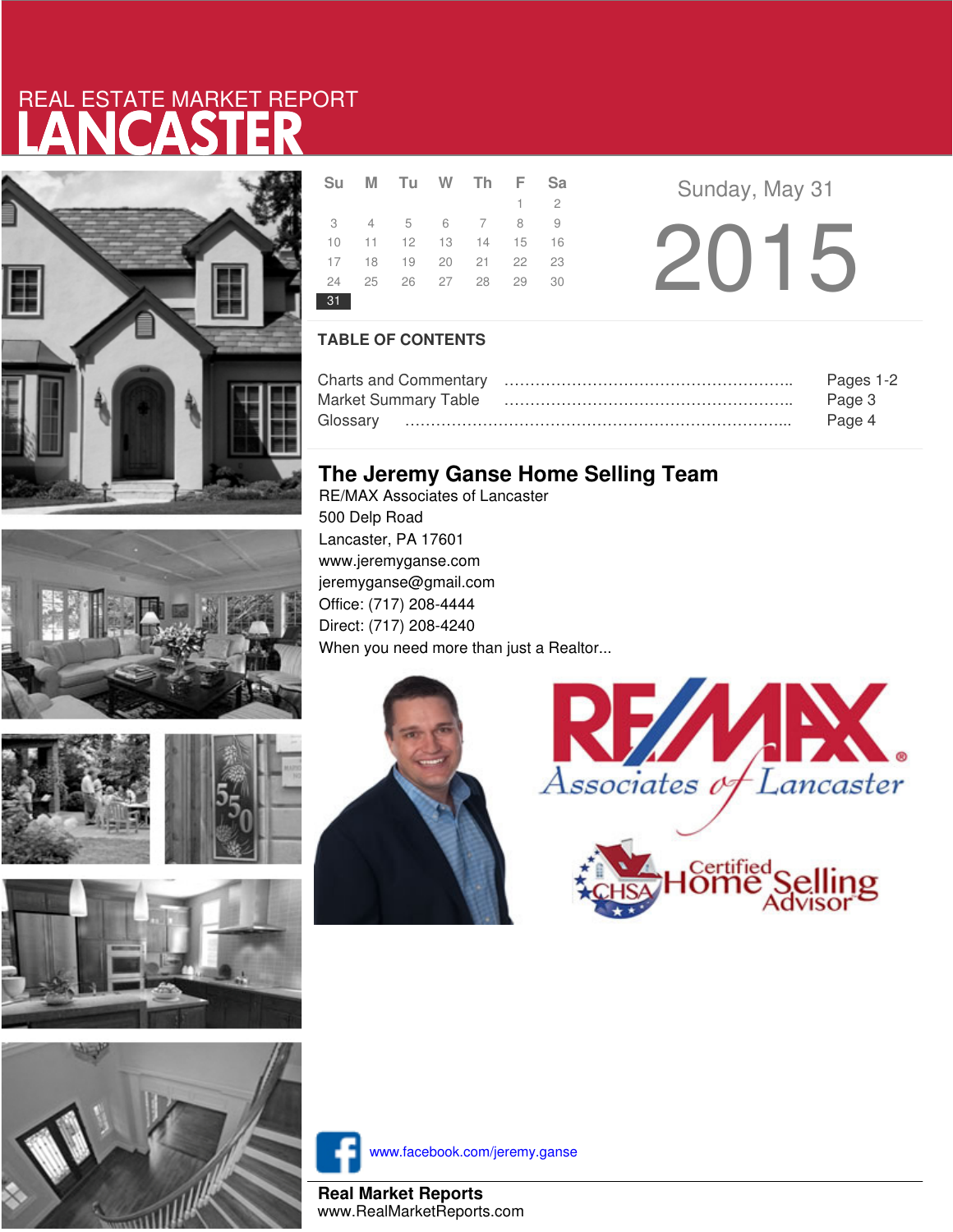

Sunday, May 31, 2015

## The Jeremy Ganse Home Selling Team

jeremyganse@gmail.com RE/MAX Associates of Lancaster Office: (717) 208-4444

at the real estate market. Currently there are 940 sales pending in the market overall, leaving 2379 listings still for sale. The resulting pending ratio is 28.3% (940 divided by 3,319). So you might be asking yourself, that's great... but what exactly does it mean? I'm glad you asked! *Let's take a look*

The pending ratio indicates the supply & demand of the market. Specifically, a high ratio means that listings are in demand and quickly going to contract. Alternatively, a low ratio means there are not enough qualified buyers for the existing supply.

**"Current inventory is described as mildly active."**

Taking a closer look, we notice that the \$150K - \$200K price range has a relatively large number of contracts pending sale.

We also notice that the \$150K - \$200K price range has a relatively large inventory of properties for sale at 425 listings. The average list price (or asking price) for all properties in this market is \$258,259.





A total of 2298 contracts have closed in the last 6 months with an average sold price of \$193,452. Breaking it down, we notice that the \$150K - \$200K price range contains the highest number of sold listings.

Alternatively, a total of 1595 listings have failed to sell in that same period of time. Listings may fail to sell for many reasons such as being priced too high, having been inadequately marketed, the property was in poor condition, or perhaps the owner had second thoughts about selling at this particular time. The \$150K - \$200K price range has the highest number of off-market listings at 308 properties.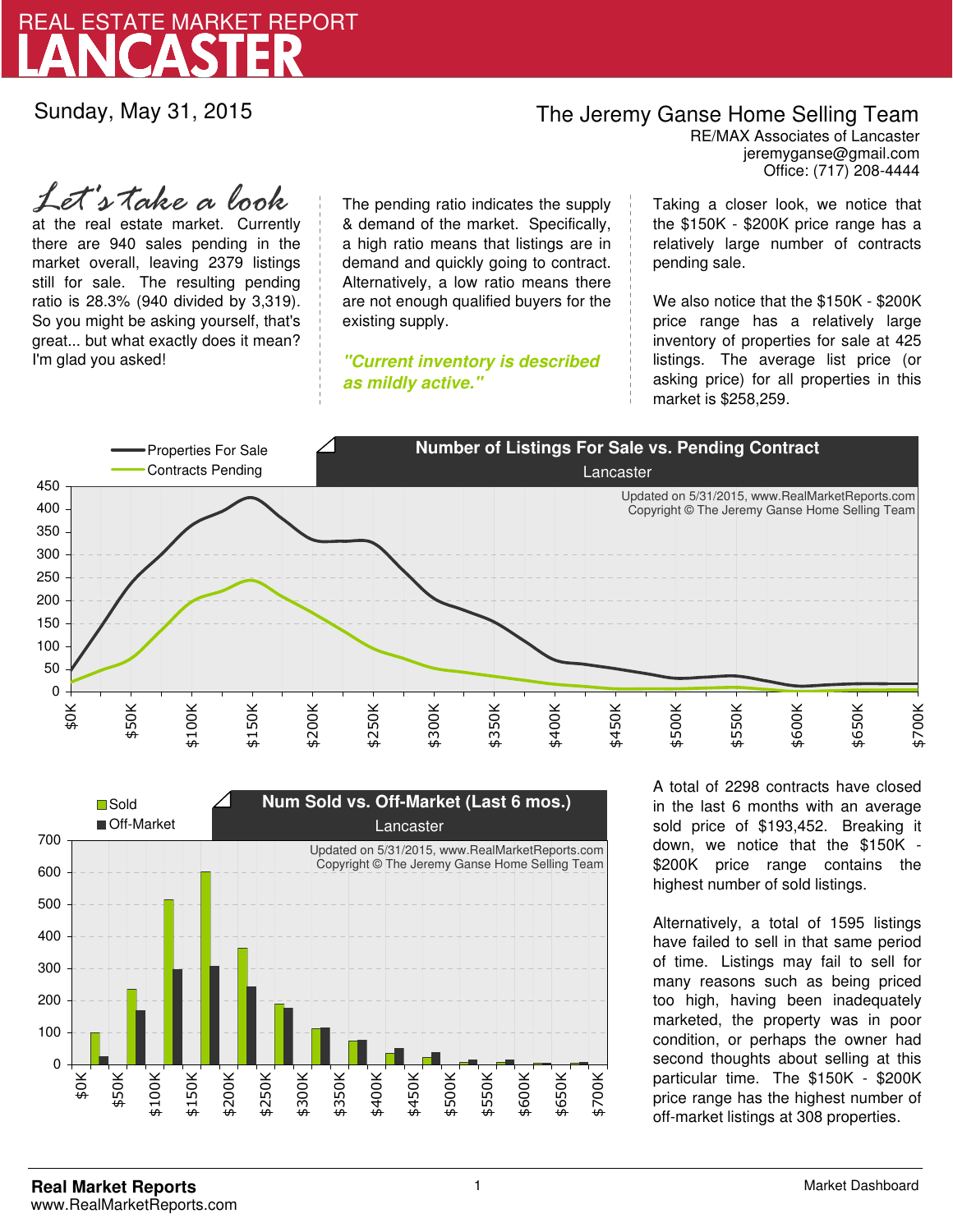## LANCASTER REAL ESTATE MARKET REPORT

Sunday, May 31, 2015

### The Jeremy Ganse Home Selling Team

jeremyganse@gmail.com RE/MAX Associates of Lancaster Office: (717) 208-4444

Looking at the chart to the right, you might be wondering why average days on market (DOM) is important. This is a useful measurement because it can help us to determine whether we are in a buyer's market (indicated by high DOM), or a seller's market (indicated by low DOM). Active listings (properties for sale) have been on the market for an average of 152 days.

Analysis of sold properties for the last six months reveals an average sold price of \$193,452 and 66 days on market. Notice that properties in the \$400K - \$450K price range have sold quickest over the last six months.

The recent history of sales can be seen in the two charts below. The average sold price for the last 30 days was \$194,588 with an average DOM of 59 days.

Since the recent DOM is less than the average DOM for the last 6 months, it is a positive indicator for demand. It is always important to realize that real estate markets can fluctuate due to many factors, including shifting interest rates, the economy, or seasonal changes.



### **"The average list-to-sales ratio for this area is 97.5%."**

Ratios are simple ways to express the difference between two values such as list price and sold price. In our case, we typically use the list-to-sale ratio to determine the percentage of the final list price that the buyer ultimately paid. It is a very common method to help buyers decide how much to offer on a property.

Analysis of the absorption rate indicates an inventory of 6.2 months based on the last 6 months of sales. This estimate is often used to determine how long it would take to sell off the current inventory of properties if all conditions remained the same. It is significant to mention that this estimate does not take into consideration any additional properties that will come onto the market in the future.



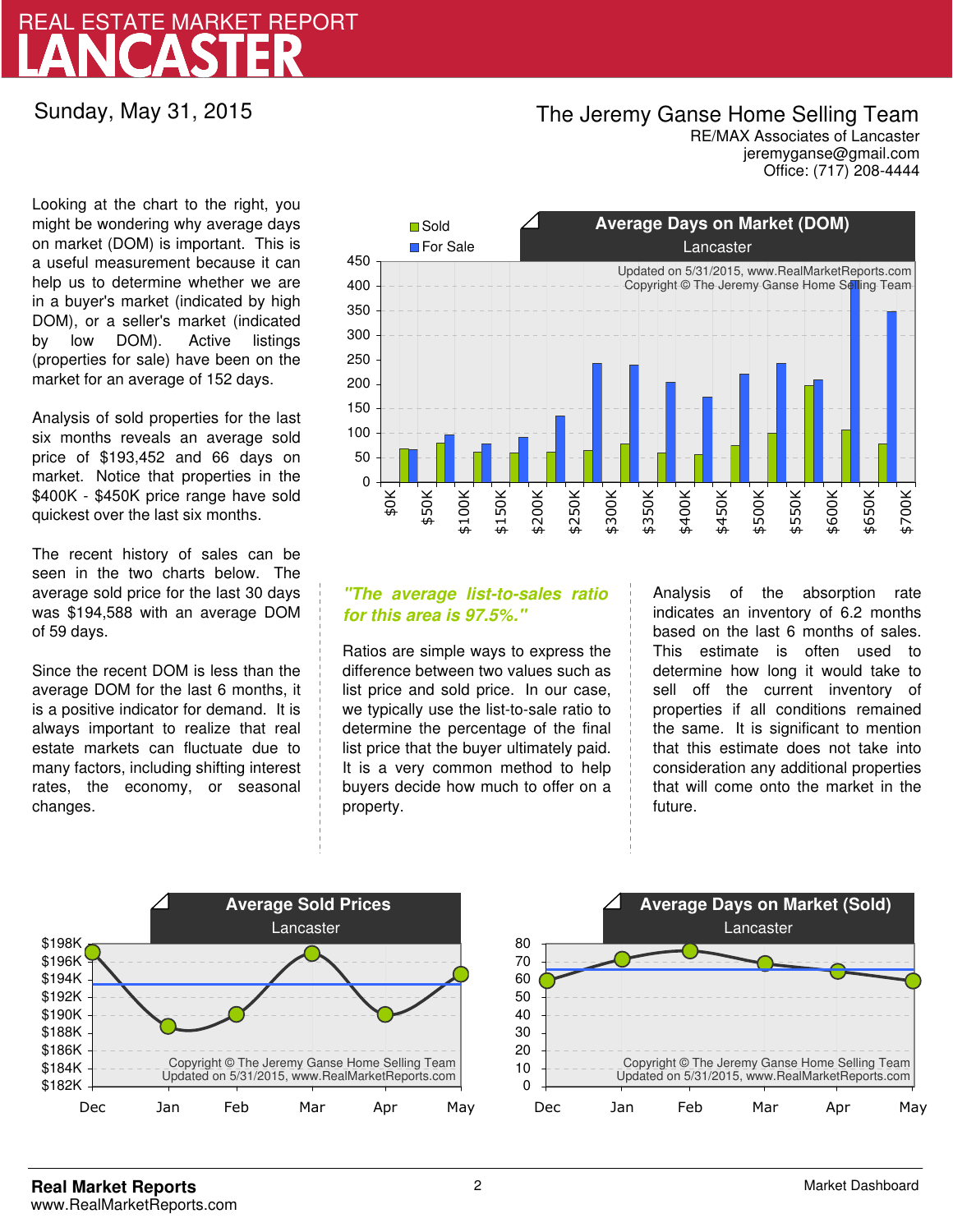# LANCASTER REAL ESTATE MARKET REPORT

Sunday, May 31, 2015

## The Jeremy Ganse Home Selling Team

jeremyganse@gmail.com RE/MAX Associates of Lancaster Office: (717) 208-4444

| <b>Contracts Pending [2]</b>       |           |                         |                   |                          |                     |                  | Off-Market in the Last 6 Months [3]<br><b>Absorption Rate</b> |                               |                   |                               |                          |           |                          |        |      |
|------------------------------------|-----------|-------------------------|-------------------|--------------------------|---------------------|------------------|---------------------------------------------------------------|-------------------------------|-------------------|-------------------------------|--------------------------|-----------|--------------------------|--------|------|
|                                    |           | For Sale <sup>[1]</sup> |                   |                          |                     |                  |                                                               | Sold in the Last 6 Months [4] |                   |                               |                          |           |                          |        |      |
| <b>Price Range</b><br>Max.<br>Min. |           | Total<br><b>Num</b>     | Avg<br><b>DOM</b> | Avg<br><b>List Price</b> | Total<br><b>Num</b> | Pending<br>Ratio | <b>Total</b><br><b>Num</b>                                    | <b>Total</b><br><b>Num</b>    | Avg<br><b>DOM</b> | Avg Orig<br><b>List Price</b> | Avg<br><b>List Price</b> |           | Avg<br><b>Sold Price</b> |        | Mos. |
| \$0                                | \$49,999  | 46                      | 67                | \$37,554                 | 21                  | 31.3%            | 25                                                            | 101                           | 69                |                               | \$39,587                 | \$35,006  |                          | 88.4%  | 2.7  |
| \$50,000                           | \$99,999  | 237                     | 97                | \$78,997                 | 73                  | 23.5%            | 169                                                           | 235                           | 80                |                               | \$83,974                 | \$77,976  |                          | 92.9%  | 6.1  |
| \$100,000                          | \$149,999 | 364                     | 79                | \$129,171                | 197                 | 35.1%            | 297                                                           | 516                           | 62                |                               | \$132,158                | \$128,586 |                          | 97.3%  | 4.2  |
| \$150,000                          | \$199,999 | 425                     | 93                | \$177,343                | 244                 | 36.5%            | 308                                                           | 604                           | 61                |                               | \$178,058                | \$174,768 |                          | 98.2%  | 4.2  |
| \$200,000                          | \$249,999 | 333                     | 135               | \$228,336                | 173                 | 34.2%            | 245                                                           | 364                           | 62                |                               | \$227,982                | \$223,782 |                          | 98.2%  | 5.5  |
| \$250,000                          | \$299,999 | 326                     | 244               | \$278,014                | 95                  | 22.6%            | 177                                                           | 191                           | 66                |                               | \$278,671                | \$271,950 |                          | 97.6%  | 10.2 |
| \$300,000                          | \$349,999 | 205                     | 239               | \$328,800                | 52                  | 20.2%            | 116                                                           | 113                           | 79                |                               | \$329,050                | \$321,649 |                          | 97.8%  | 10.9 |
| \$350,000                          | \$399,999 | 153                     | 205               | \$376,952                | 34                  | 18.2%            | 78                                                            | 74                            | 61                |                               | \$379,531                | \$371,501 |                          | 97.9%  | 12.4 |
| \$400,000                          | \$449,999 | 70                      | 175               | \$427,279                | 17                  | 19.5%            | 52                                                            | 37                            | 57                |                               | \$429,476                | \$421,160 |                          | 98.1%  | 11.4 |
| \$450,000                          | \$499,999 | 51                      | 221               | \$482,700                | 7 <sup>1</sup>      | 12.1%            | 39                                                            | 24                            | 75                |                               | \$479,534                | \$469,617 |                          | 97.9%  | 12.8 |
| \$500,000                          | \$549,999 | 30                      | 244               | \$528,663                | 7 <sup>1</sup>      | 18.9%            | 15                                                            | $\overline{7}$                | 100               |                               | \$533,556                | \$517,506 |                          | 97.0%  | 25.7 |
| \$550,000                          | \$599,999 | 35                      | 209               | \$579,508                | 10                  | 22.2%            | 16                                                            | $\overline{7}$                | 198               |                               | \$601,886                | \$568,929 |                          | 94.5%  | 30.0 |
| \$600,000                          | \$649,999 | 13                      | 412               | \$628,038                | 1.                  | 7.1%             | 5                                                             | $\boldsymbol{6}$              | 107               |                               | \$592,650                | \$608,667 |                          | 102.7% | 13.0 |
| \$650,000                          | \$699,999 | 18                      | 348               | \$682,033                | 4                   | 18.2%            | $\overline{7}$                                                | 5                             | 78                |                               | \$695,820                | \$679,340 |                          | 97.6%  | 21.6 |
| \$700,000                          | $+$       | 73                      | 173               | \$941,120                | 5                   | 6.4%             | 46                                                            | 14                            | 64                |                               | \$913,656                | \$859,888 |                          | 94.1%  | 31.3 |
| <b>Market Summary &gt;&gt;&gt;</b> |           | 2,379                   | 152               | \$258,259                | 940                 | 28.3%            | 1,595                                                         | 2,298                         | 66                |                               | \$198,488                | \$193,452 |                          | 97.5%  | 6.2  |

Status = [1] A; [2] P; [3] E, L, W; [4] C

County = Lancaster

-

Property Type = Residential/Farm

Date Range = 11/30/2014 to 05/31/2015 Date Range = 11/30/2014 to 05/31/2015